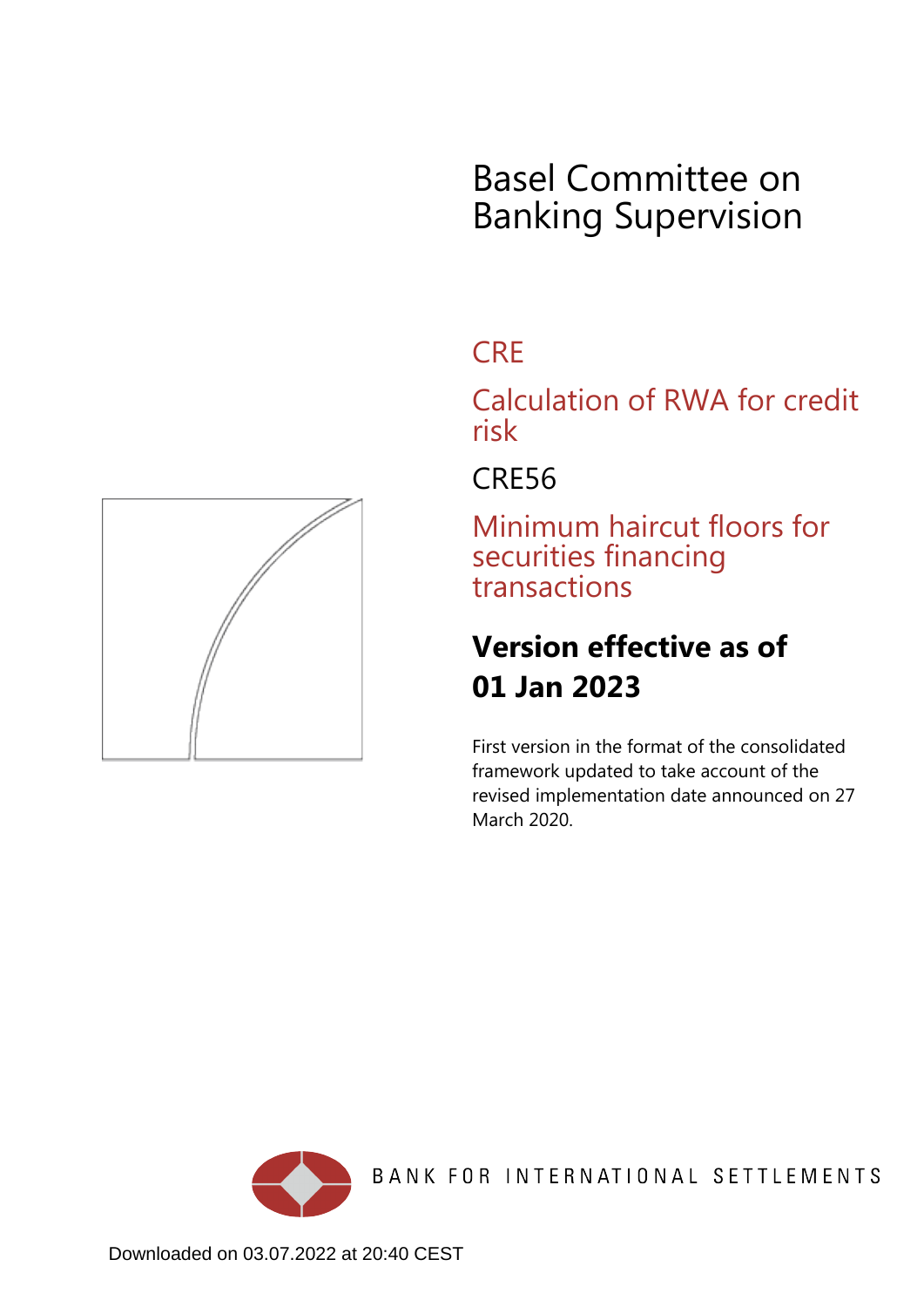*© Bank for International Settlements 2022. All rights reserved.*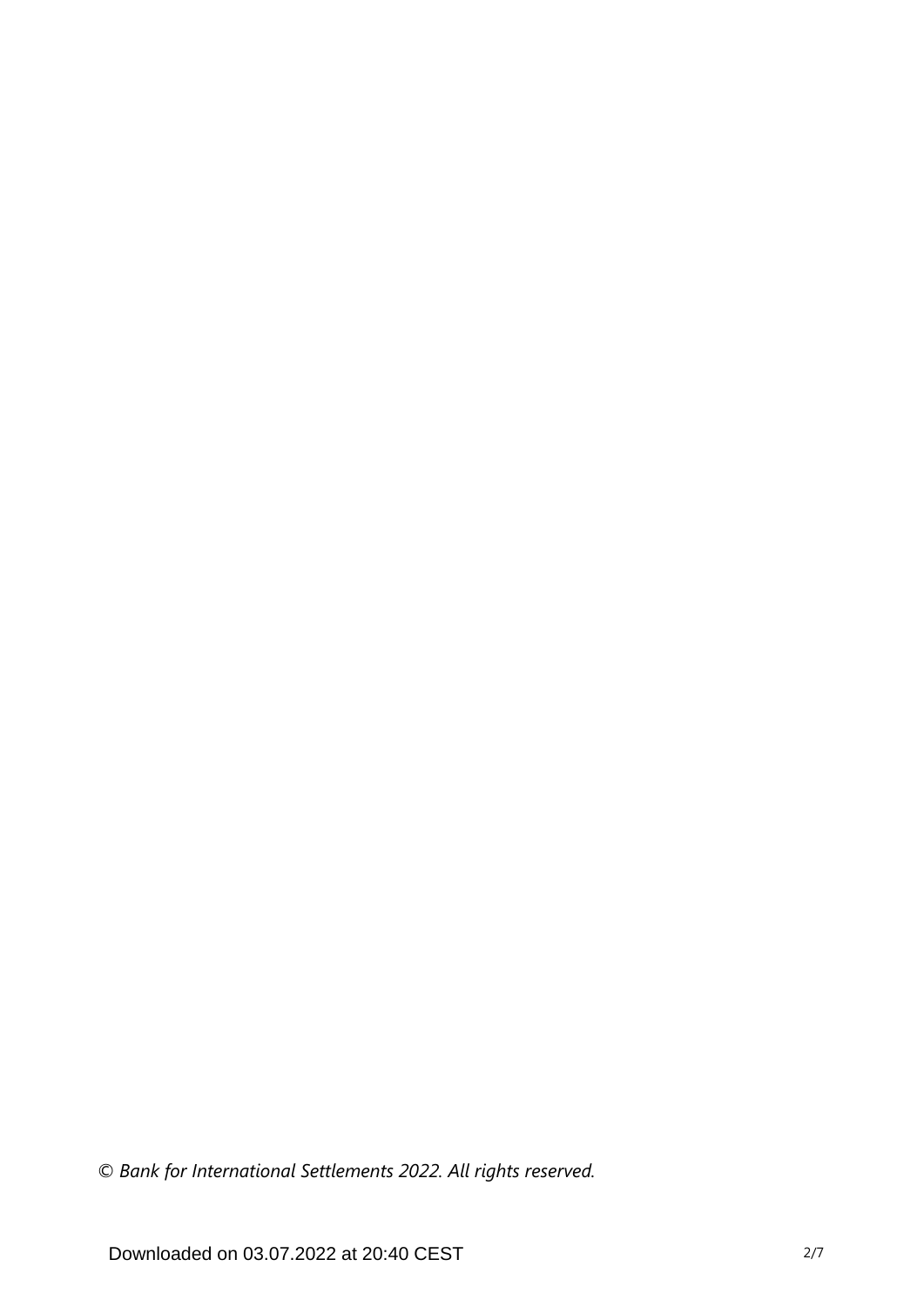## **Scope**

- This chapter specifies the treatment of certain non-centrally cleared securities financing transactions (SFTs) with certain counterparties. The requirements are not applicable to banks in jurisdictions that are prohibited from conducting such transactions below the minimum haircut floors specified in [CRE56.6](https://www.bis.org/basel_framework/chapter/CRE/56.htm?inforce=20230101&published=20200327#paragraph_CRE_56_20230101_56_6) below. **56.1**
- **56.2** The haircut floors found in [CRE56.6](https://www.bis.org/basel_framework/chapter/CRE/56.htm?inforce=20230101&published=20200327#paragraph_CRE_56_20230101_56_6) below apply to the following transactions:
	- (1) Non-centrally cleared SFTs in which the financing (ie the lending of cash) against collateral other than government securities is provided to counterparties who are not supervised by a regulator that imposes prudential requirements consistent with international norms.
	- (2) Collateral upgrade transactions with these same counterparties. A collateral upgrade transaction is when a bank lends a security to its counterparty and the counterparty pledges a lower-quality security as collateral, thus allowing the counterparty to exchange a lower-quality security for a higher quality security. For these transactions, the floors must be calculated according to the formula set out in [CRE56.9](https://www.bis.org/basel_framework/chapter/CRE/56.htm?inforce=20230101&published=20200327#paragraph_CRE_56_20230101_56_9) below.
- **56.3** SFTs with central banks are not subject to the haircut floors.
- <span id="page-2-0"></span>Cash-collateralised securities lending transactions are exempted from the haircut floors where: **56.4**
	- (1) Securities are lent (to the bank) at long maturities and the lender of securities reinvests or employs the cash at the same or shorter maturity, therefore not giving rise to material maturity or liquidity mismatch.
	- (2) Securities are lent (to the bank) at call or at short maturities, giving rise to liquidity risk, only if the lender of the securities reinvests the cash collateral into a reinvestment fund or account subject to regulations or regulatory guidance meeting the minimum standards for reinvestment of cash collateral by securities lenders set out in Section 3.1 of the Policy Framework for Addressing Shadow Banking Risks in Securities Lending and Repos. $<sup>1</sup>$  $<sup>1</sup>$  $<sup>1</sup>$  For this</sup> purpose, banks may rely on representations by securities lenders that their reinvestment of cash collateral meets the minimum standards.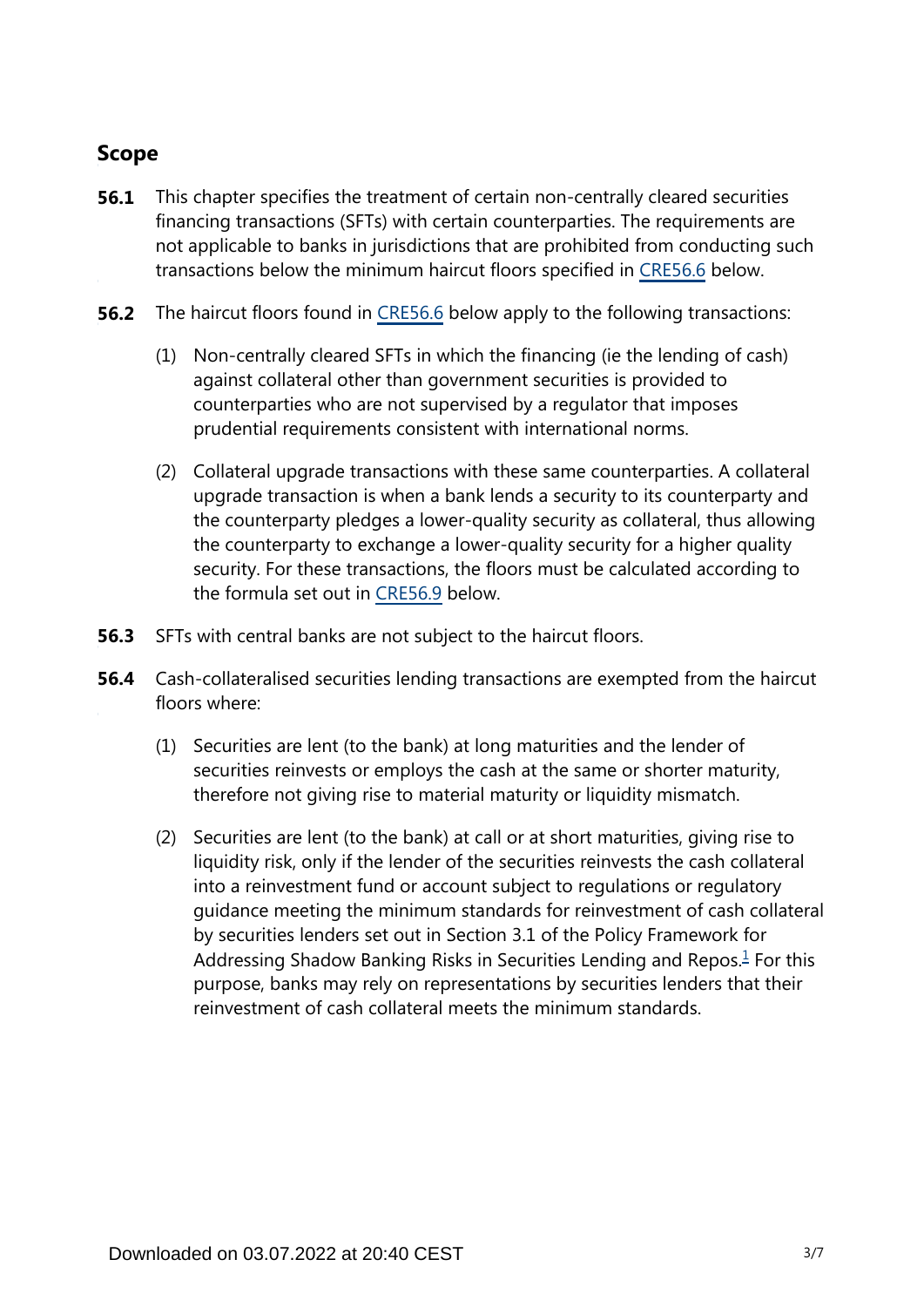#### *Footnotes*

<span id="page-3-0"></span>*[1](#page-2-0)*

- *Financial Stability Board, Strengthening oversight and regulation of shadow banking, Policy framework for addressing shadow banking risks in securities lending and repos, 29 August 2013, www.fsb.org/wpcontent/uploads/r\_130829b.pdf.*
- Banks that lend securities are exempted from the haircut floors on collateral upgrade transactions if they are unable to re-use, or provide representations that they do not and will not re-use, the securities received as collateral against the securities lent. **56.5**

### **Haircut floors**

**56.6** These are the haircut floors for SFTs referred to above (herein referred to as "inscope SFTs"), expressed as percentages:

|                                            | Haircut level                  |                      |  |
|--------------------------------------------|--------------------------------|----------------------|--|
| Residual maturity of collateral            | Corporate and other<br>issuers | Securitised products |  |
| $\leq$ 1 year debt securities, and         | 0.5%                           | 1%                   |  |
| floating rate notes                        |                                |                      |  |
| $> 1$ year, $\leq 5$ years debt securities | 1.5%                           | 4%                   |  |
| $>$ 5 years, $\leq$ 10 years debt          | 3%                             | 6%                   |  |
| securities                                 |                                |                      |  |
| > 10 years debt securities                 | 4%                             | 7%                   |  |
| Main index equities                        | 6%                             |                      |  |
| Other assets within the scope of the       | 10%                            |                      |  |
| framework                                  |                                |                      |  |

**56.7** In-scope SFTs which do not meet the haircut floors must be treated as unsecured loans to the counterparties.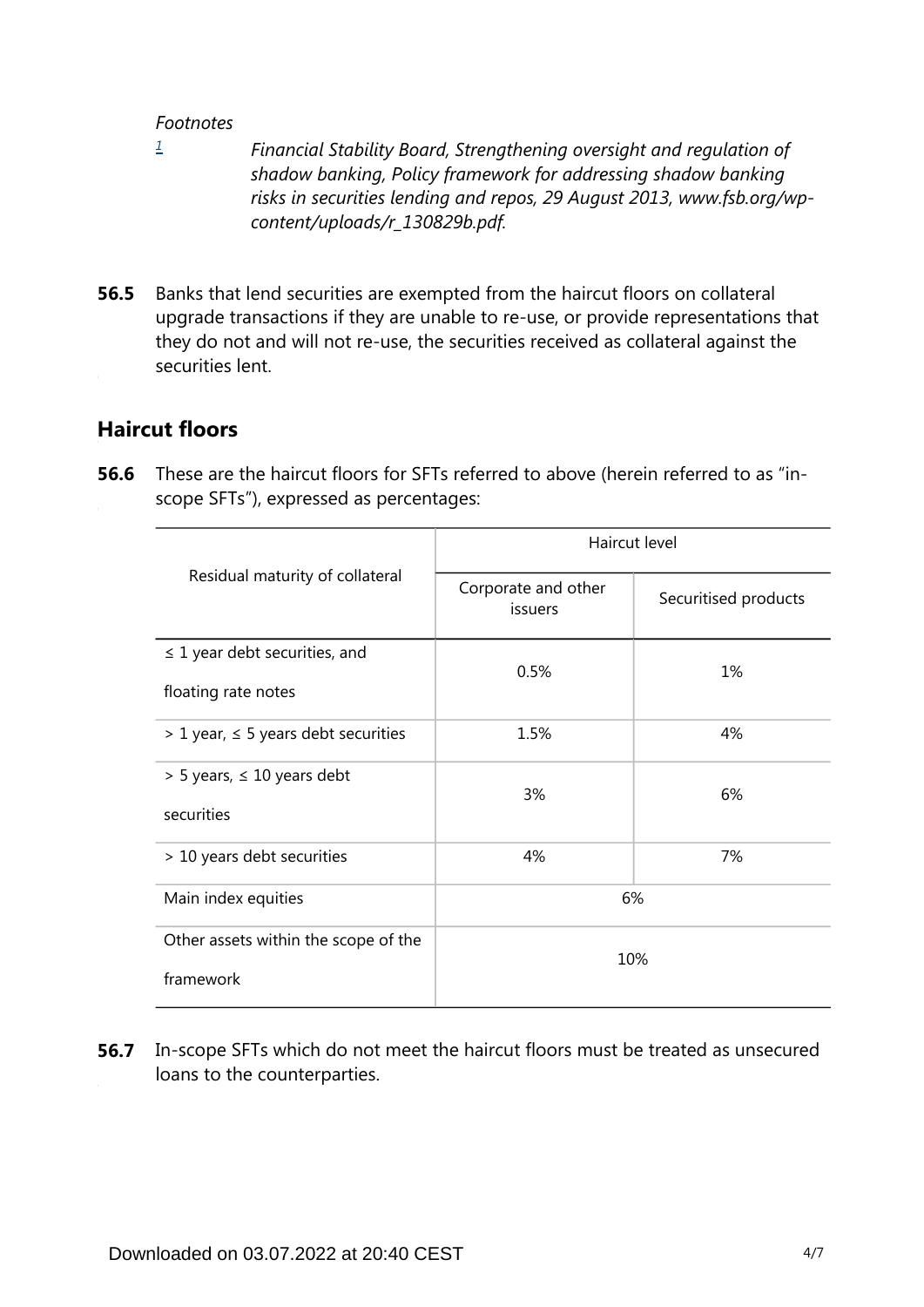To determine whether the treatment in [CRE56.7](https://www.bis.org/basel_framework/chapter/CRE/56.htm?inforce=20230101&published=20200327#paragraph_CRE_56_20230101_56_7) applies to an in-scope SFT (or a netting set of SFTs in the case of portfolio-level haircuts), we must compare the collateral haircut H (real or calculated as per the rules below) and a haircut floor f (from [CRE56.6](https://www.bis.org/basel_framework/chapter/CRE/56.htm?inforce=20230101&published=20200327#paragraph_CRE_56_20230101_56_6) above or calculated as per the below rules).

## **Single in-scope SFTs**

- <span id="page-4-2"></span>For a single in-scope SFT not included in a netting set, the values of H and f are computed as: **56.9**
	- (1) For a single cash-lent-for-collateral SFT, H and f are known since H is simply defined by the amount of collateral received and f is given in [CRE56.6.](https://www.bis.org/basel_framework/chapter/CRE/56.htm?inforce=20230101&published=20200327#paragraph_CRE_56_20230101_56_6)<sup>[2](#page-4-0)</sup> For the purposes of this calculation, collateral that is called by either counterparty can be treated collateral received from the moment that it is called (ie the treatment is independent of the settlement period).
	- (2) For a single collateral-for-collateral SFT, lending collateral A and receiving collateral B, the H is still be defined by the amount of collateral received but the effective floor of the transaction must integrate the floor of the two types of collateral and can be computed using the following formula, which will be compared to the effective haircut of the transaction, ie ( $\mathsf{C}_\mathsf{B}/\mathsf{C}_\mathsf{A}$ )-1: $^{\mathsf{\underline 3}}$  $^{\mathsf{\underline 3}}$  $^{\mathsf{\underline 3}}$

<span id="page-4-3"></span>
$$
f = \left[ \left( \frac{1}{1+f_A} \right) \middle/ \left( \frac{1}{1+f_B} \right) \right] - 1 = \frac{1+f_B}{1+f_A} - 1
$$

#### *Footnotes*

<span id="page-4-0"></span>*[2](#page-4-2)*

- *For example, consider an in-scope SFT where 100 cash is lent against 101 of a corporate debt security with a 12-year maturity, H is 1% [(101- 100)/100] and f is 4% (per [CRE56.6\)](https://www.bis.org/basel_framework/chapter/CRE/56.htm?inforce=20230101&published=20200327#paragraph_CRE_56_20230101_56_6). Therefore, the SFT in question would be subject to the treatment in [CRE56.7](https://www.bis.org/basel_framework/chapter/CRE/56.htm?inforce=20230101&published=20200327#paragraph_CRE_56_20230101_56_7).*
- <span id="page-4-1"></span>*For example, consider an in-scope SFT where 102 of a corporate debt security with a 10-year maturity is exchanged against 104 of equity, the effective haircut H of the transaction is 104/102 – 1 = 1.96% which has to be compared with the effective floor f of 1.06/1.03 – 1 =2.91%. Therefore, the SFT in question would be subject to the treatment in [CRE56.7](https://www.bis.org/basel_framework/chapter/CRE/56.htm?inforce=20230101&published=20200327#paragraph_CRE_56_20230101_56_7). [3](#page-4-3)*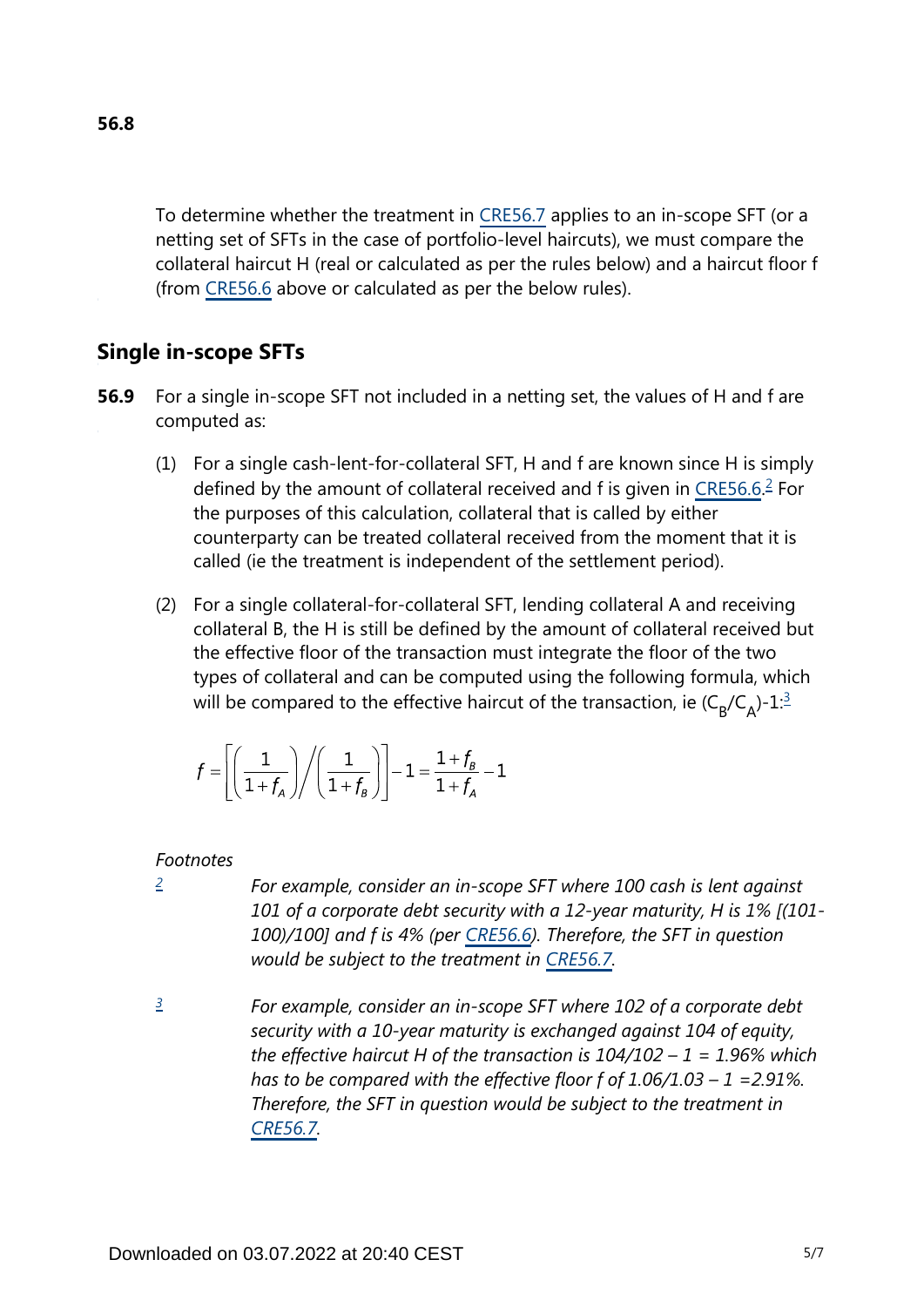### **Netting set of SFTs**

<span id="page-5-1"></span>**56.10** For a netting set of SFTs an effective "portfolio" floor of the transaction must be computed using the following formula, $4$  where:

- (1)  $E<sub>s</sub>$  is the net position in each security (or cash) s that is net lent;
- (2)  $C_t$  the net position that is net borrowed; and
- (3)  $f_s$  and  $f_t$  are the haircut floors for the securities that are net lent and net borrowed respectively.

$$
f_{\text{portfolio}} = \left[ \left( \frac{\sum_{s} F_s}{\sum_{s} F_s \times (1 + f_s)} \right) / \left( \frac{\sum_{t} C_t}{\sum_{t} C_t \times (1 + f_t)} \right) \right] - 1
$$

*Footnotes*

*The formula calculates a weighted average floor of the portfolio. [4](#page-5-1)*

<span id="page-5-0"></span>**56.11** For a netting of SFTs, the portfolio does not breach the floor where:

$$
\frac{\sum C_t - \sum E_s}{\sum E_s} \ge f_{portfolio}
$$

- **56.12** If the portfolio haircut does breach the floor, then the netting set of SFTs is subject to the treatment in [CRE56.7.](https://www.bis.org/basel_framework/chapter/CRE/56.htm?inforce=20230101&published=20200327#paragraph_CRE_56_20230101_56_7) This treatment should be applied to all trades for which the security received appears in the table in [CRE56.6](https://www.bis.org/basel_framework/chapter/CRE/56.htm?inforce=20230101&published=20200327#paragraph_CRE_56_20230101_56_6) and for which, within the netting set, the bank is also a net receiver in that security. For the purposes of this calculation, collateral that is called by either counterparty can be treated collateral received from the moment that it is called (ie the treatment is independent of the settlement period).
- **56.13** The following portfolio of trades gives an example of how this methodology works (it shows a portfolio that does not breach the floor):